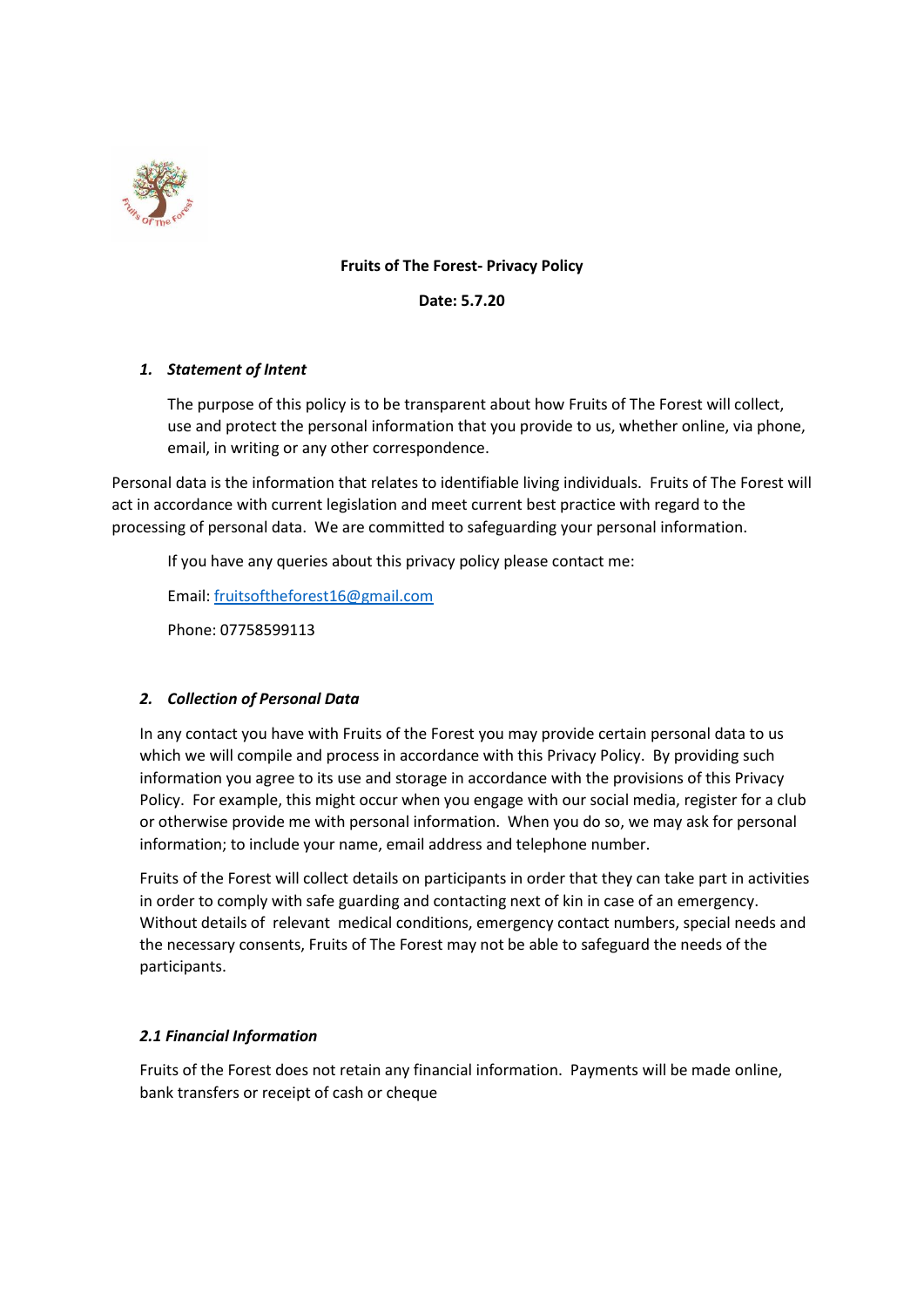### *3. How we use your personal data*

Fruits of the Forest will only use your data for the purposes for which is was provided or where there is a lawful basis. For example by providing your name, address, email address and telephone number we are able to contact you about your bookings or news and events which you maybe interested in.

When we collect and use your persomal information, we will make sure this is only done in accordance with at least one of the legal grounds available to us under the data protection law. One of this is where we have obtained your specific consent to use your information for a previously notified purpose, such as to send you, email, text marketing or to provide you with a product, service or information at your request.

Another is where we have a legal obligation to use or disclose information about you or in order to pass on the information you have provided us with to the emergency services.

In certain instances we may collect and use personal information where this is necessary in our legitimate interest, this includes being able to :

-Send marketing material via email

-conduct research to better understand who my customers are

-maintain and administer my visitor database

In all cases, we balance our legitimate interests against your rights as an individual and make sure we only use personal information in a way or for a purpose that you would reasonably expect in accordance with this policy and that does not intrude on your privacy or previously expressed marketing preferences.

Where we process sensitive personal data(as mentioned above), we will make sure that we only do so in accordance with one additional lawful grounds for processing such as where we have your explicit consent or you have made that information manifestly public. When we do this, we will tell you what sensitive personal data we are collecting and why.

# *3.1 Email marketing*

If you actively provide consent to us along with your email address we may contact you for marketing purposes by email.

### *3.1.2 Your choices*

It is always your choice as to whether you want to receive information about us. If you do not want us to use your personal information in this way, please indicate your preferences when we collect your data.

We will not use your personal information for email marketing purposes if you have indicated that you do not wish to be contacted by us for such purposes.